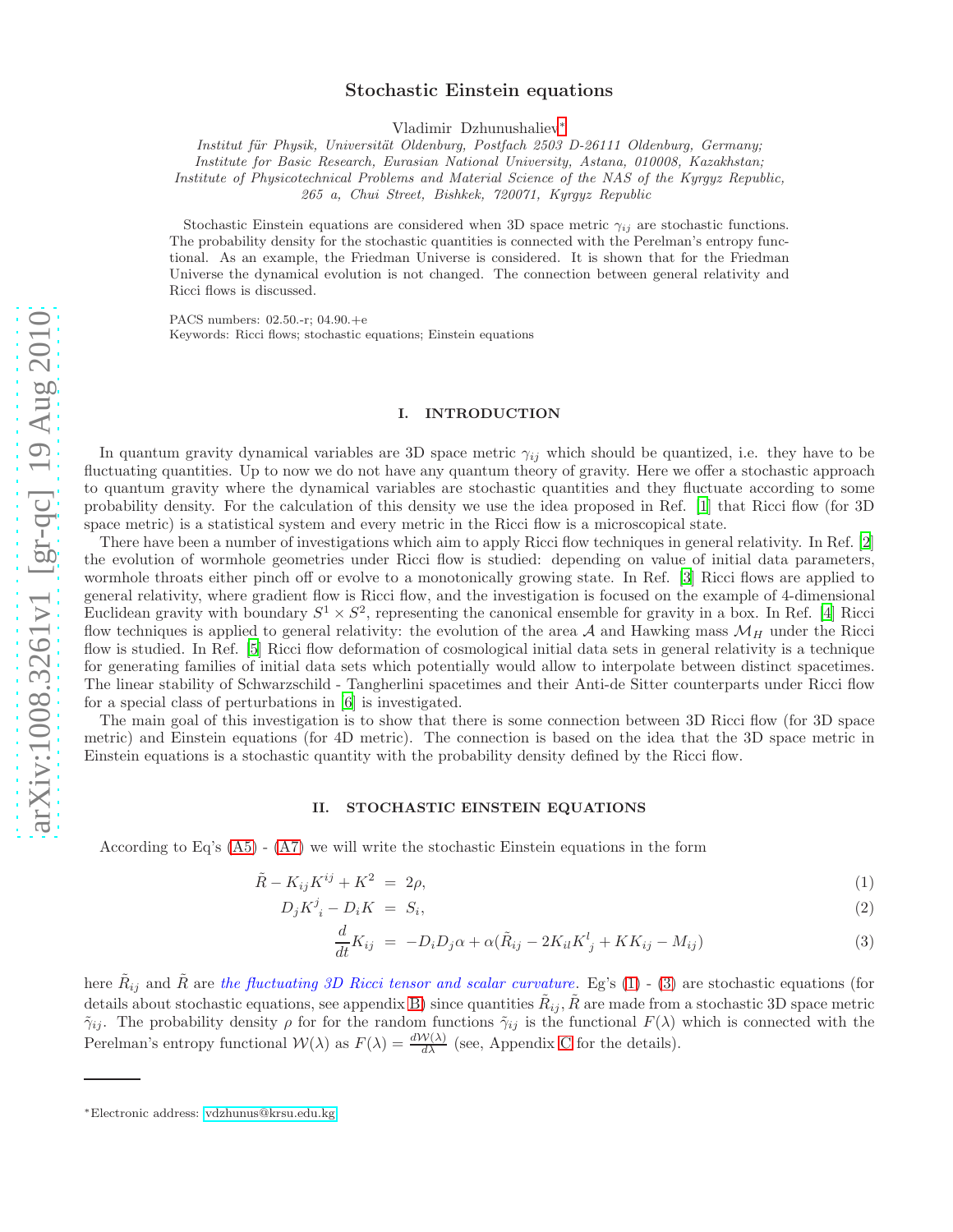These equations describe the time evolution of the stochastic 3D space metric  $\tilde{\gamma}_{ij}$ . The next values of  $\tilde{\gamma}_{ij}(t_0 + \Delta t)$ are defined through Eq's [\(1\)](#page-0-1) - [\(3\)](#page-0-1) taking into account the "noise" created by the stochastic terms  $\tilde{R}_{ij}, \tilde{R}$ .

<span id="page-1-0"></span>The solution procedure for Eq's  $(1) - (3)$  $(1) - (3)$  is following:

- 1. the initial value of the 3D space metric  $\tilde{\gamma}_{ij}$  is chosen;
- 2. the Ricci flow equations [\(C1\) \(C2\)](#page-3-4) are solved in order to obtain the probability density for the "noise"  $\tilde{\gamma}_{ij}$ ;
- 3. the equation [\(C4\)](#page-4-6) is used for the definition of the probability density for the "noise"  $\tilde{\gamma}_{ij}$ ,  $\tilde{R}_{ij}$  and  $\tilde{R}$ ;
- 4. the probability density [\(C4\)](#page-4-6) is normalized;
- 5. the probability density is used for obtaining of current values of the stochastic quantities  $\tilde{\gamma}_{ij}, \tilde{R}_{ij}$  and  $\tilde{R}$  that are inserted into Eq's  $(1)$  -  $(3)$ ;
- <span id="page-1-1"></span>6. Eq's [\(1\)](#page-0-1) - [\(3\)](#page-0-1) are used to define the metric  $\tilde{\gamma}_{ij}(t_0 + \Delta t)$ ;
- 7. the steps [1](#page-1-0)- [6](#page-1-1) are being repeated to obtain  $\tilde{\gamma}_{ij}(t_0 + n\Delta t)$ .

## III. STOCHASTIC FRIEDMAN UNIVERSE

Now we would like to apply Eq's [\(1\)](#page-0-1) - [\(3\)](#page-0-1) to describe the Friedman Universe where the 3D space metric is a stochastic quantity. The Einstein equations for the Friedman Universe with metric

$$
ds^{2} = dt^{2} - a^{2}(t) \left[ d\chi^{2} + \sin^{2} \chi \left( d\theta^{2} + \sin^{2} \theta d\phi^{2} \right) \right]
$$
\n(4)

are

<span id="page-1-2"></span>
$$
3\frac{\dot{a}^2}{a^2} + \frac{3}{a^2} = \varkappa \varepsilon,\tag{5}
$$

$$
\frac{\ddot{a}}{a} + \frac{\dot{a}^2}{a^2} + \frac{1}{a^2} = 0 \tag{6}
$$

here, for simplicity, we consider dust matter with zero pressure  $p = 0$ . We use equation [\(5\)](#page-1-2) for the determination of the energy density  $\varepsilon$ , and equation [\(6\)](#page-1-2) is the stochastic equation for the determination of the scale factor  $a(t)$ .

First we will seek for the Ricci flow equations [\(C1\) \(C2\)](#page-3-4). The 3D space metric of the Friedman Universe is

$$
dl^2 = a^2(t) \left[ d\chi^2 + \sin^2 \chi \left( d\theta^2 + \sin^2 \theta d\phi^2 \right) \right]. \tag{7}
$$

In this case the Ricci flow equations [\(C1\) \(C2\)](#page-3-4) are

<span id="page-1-3"></span>
$$
\frac{da^2}{d\lambda} = -4,\tag{8}
$$

$$
\frac{df}{d\lambda} = -\frac{6}{a^2} + \frac{3}{2} \frac{1}{\lambda_0 - \lambda} \tag{9}
$$

where  $\lambda$  is the parameter under which the Ricci flow is evolved. The solution of the system [\(8\) \(9\)](#page-1-3) is

$$
a = 2\sqrt{(\lambda_0 - \lambda)}, \tag{10}
$$

$$
f = f_0 = \text{const.} \tag{11}
$$

Then the functional [\(C4\)](#page-4-6) is equal to zero

<span id="page-1-4"></span>
$$
F(\lambda) = 0.\t(12)
$$

We choose the probability density for the fluctuating 3D space metric  $\tilde{\gamma}_{ij}$  in the stochastic Einstein equations as the functional [\(C4\)](#page-4-6). This means that for every moment t the probability density for the "noise"  $\tilde{g}_{ij}, \tilde{R}_{ij}, \tilde{R}$  is the functional [\(C4\)](#page-4-6). Thus, for solving stochastic Einstein equations [\(6\)](#page-1-2) we have to use a randomly function  $\tilde{g}_{ij}$  with the probability density  $\rho$  equal to the functional  $\rho(\lambda) = F(\lambda) = \frac{\mathcal{W}(\lambda)}{d\lambda}$ . In order to have the full probability equal to unity we choose

$$
\int \rho dV = 1\tag{13}
$$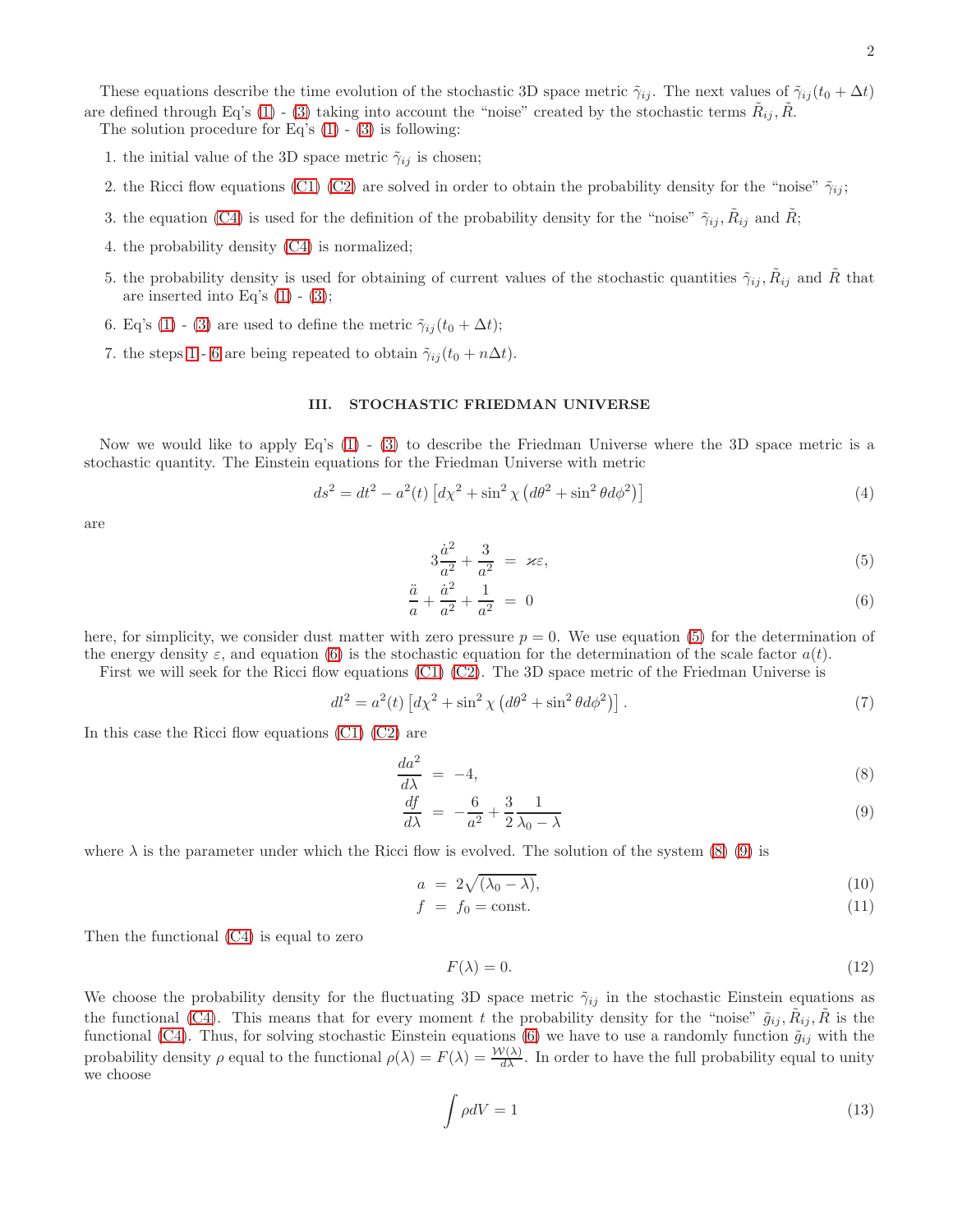and complement the function  $\rho(\lambda)$  by delta - function at  $\lambda = 0$ 

$$
\rho(\lambda) = \delta(\lambda). \tag{14}
$$

Then

<span id="page-2-0"></span>
$$
\rho(\lambda) = \begin{cases} \mathcal{W}(\lambda), & \text{if } \lambda \neq 0 \text{ that is consistent with equation (12)}\\ \delta(\lambda), & \text{if } \lambda = 0 \end{cases}
$$
 (15)

The probability distribution [\(15\)](#page-2-0) means that at any moment t the stochastic function  $\tilde{a}(t)$  is realized with the probability equal to unity, i.e. the Friedman equations  $(5)$  -  $(6)$  do not change. The 3D metric  $a(t)$  is the determinate function. One can say that in this sense 4D Einstein equations and 3D Ricci flows are connected in the manner discussed above.

### IV. DISCUSSION AND CONCLUSIONS

Here we have offered the idea that the Ricci flows can be applied in general relativity. For every moment the Ricci flow shows a probability for the realization of 3D space metric in the Einstein equations. In such approach the Einstein equations become stochastic equations where dynamical variables (3D space metric) are stochastic functions. The probability density of these stochastic variables is connected with some functional of the Ricci flow of the 3D space metric. In this sense the 4D Einstein equations can be connected with the 3D Ricci flows.

Naturally the question arises: whether such an approach has the connection with quantum gravity ? At the moment we cannot give the answer on this question but there are some arguments that such connection may exist. It is well known that in quantum theory the path integral can be approximately calculated if a classical solution does exist (saddle-point method). One can assume that in some way the calculation of a path integral can be connected with Ricci flow.

Here we have shown that in a special case of the Friedman Universe the dynamics of the scale factor have not changed. It is interesting to do similar calculations for another solutions of the Einstein equations: black holes, wormholes, cosmological solutions and so on.

#### Acknowledgements

I am grateful to the Research Group Linkage Programme of the Alexander von Humboldt Foundation for the support of this research and would like to express the gratitude to the Department of Physics of the Carl von Ossietzky University of Oldenburg and, specially, to J. Kunz.

## Appendix A: 3+1 - decomposition

In this section we follow to Ref. [\[7\]](#page-4-7). We write the metric in the form

$$
ds^{2} = -\alpha^{2}dt^{2} + \gamma_{ij}(dx^{i} + \beta^{i}dt)(dx^{j} + \beta^{j}dt),
$$
\n(A1)

where  $\alpha$  is the lapse function,  $\beta^i$  is the shift vector, and  $\gamma_{ij}$  is 3D spatial metric; Latin indexes are spatial indexes  $i, j = 1, 2, 3$ ; Greek indexes are spacetime indexes  $\mu, \nu = 0, 1, 2, 3$ . The extrinsic curvature  $K_{ij}$  can be defined by the equation

<span id="page-2-1"></span>
$$
\frac{d}{dt}\gamma_{ij} = -2\alpha K_{ij},\tag{A2}
$$

$$
\frac{d}{dt} = \frac{\partial}{\partial t} - \mathcal{L}_{\beta} \tag{A3}
$$

where  $\mathcal{L}_{\beta}$  denotes the Lie derivative with respect to  $\beta^{i}$ .

Einstein equations

$$
\mathcal{R}_{\mu\nu} - \frac{1}{2}g_{\mu\nu}\mathcal{R} = T_{\mu\nu} \tag{A4}
$$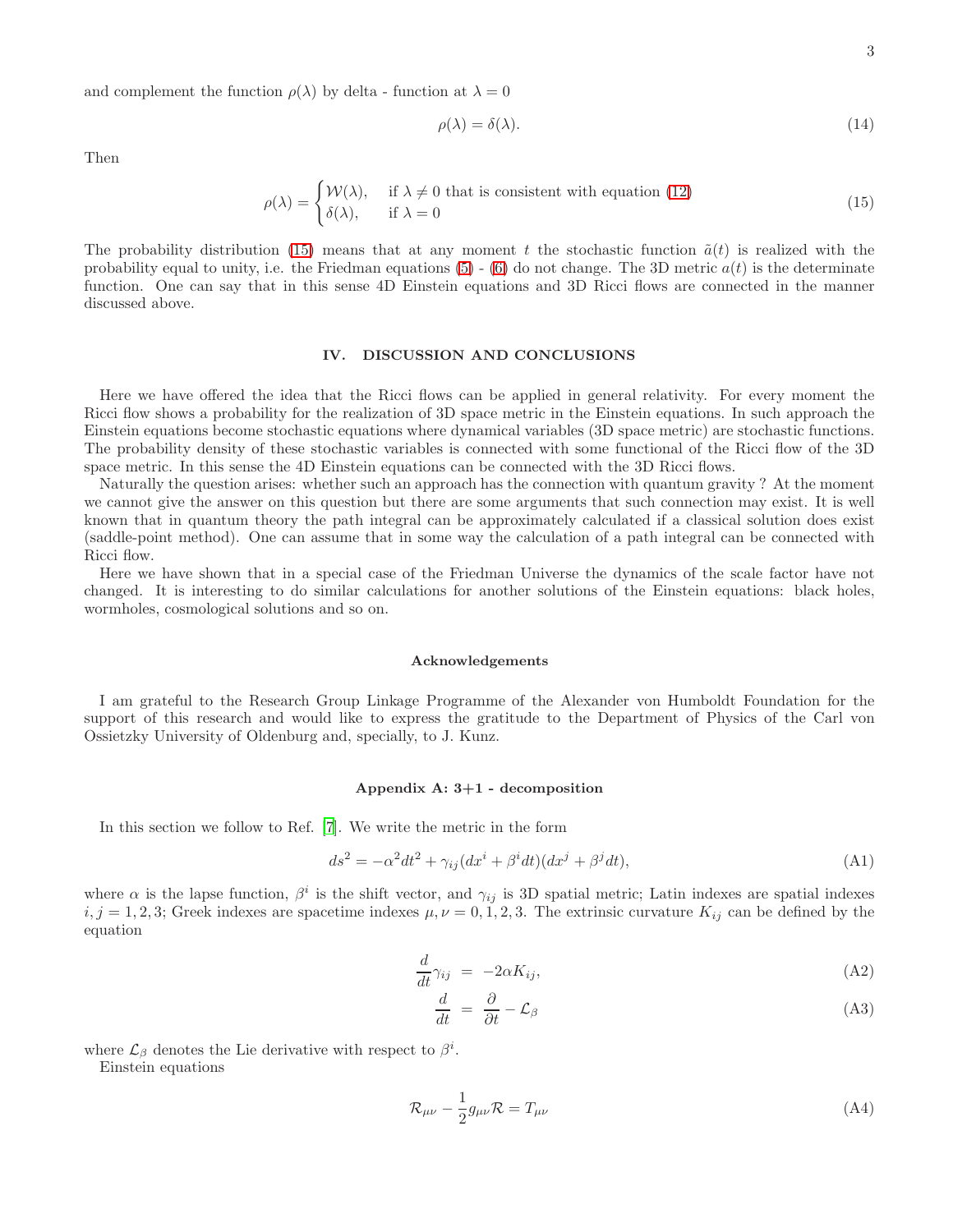can then be splitted into the Hamiltonian constraint

<span id="page-3-0"></span>
$$
R - K_{ij}K^{ij} + K^2 = 2\rho,\tag{A5}
$$

the momentum constraint

<span id="page-3-5"></span>
$$
D_j K^j_{\ i} - D_i K = S_i,\tag{A6}
$$

and the evolution equation for the extrinsic curvature

<span id="page-3-1"></span>
$$
\frac{d}{dt}K_{ij} = -D_i D_j \alpha + \alpha (R_{ij} - 2K_{il}K^l_{\ j} + KK_{ij} - M_{ij})
$$
\n(A7)

here  $D_i$  is the covariant derivative associated with  $\gamma_{ij}$ ;  $\mathcal{R}_{\mu\nu}$  is the 4D Ricci tensor;  $\mathcal R$  is the 4D scalar curvature;  $R_{ij}$ is the three-dimensional Ricci tensor

$$
R_{ij} = \frac{1}{2} \gamma^{kl} \left( \gamma_{kj,il} + \gamma_{il,kj} - \gamma_{kl,ij} - \gamma_{ij,kl} \right) + \gamma^{kl} \left( \Gamma_{il}^m \Gamma_{mkj} - \Gamma_{ij}^m \Gamma_{mkl} \right),
$$
 (A8)

and R is its trace of  $R = \gamma^{ij} R_{ij}$ . We have also introduced the matter sources  $\rho$ ,  $S_i$  and  $S_{ij}$ , which are projections of the stress-energy tensor with respect to the unit normal vector  $n_{\alpha}$ ,

$$
\rho = n_{\alpha} n_{\beta} T^{\alpha \beta},
$$
  
\n
$$
S_i = -\gamma_{i\alpha} n_{\beta} T^{\alpha \beta},
$$
  
\n
$$
S_{ij} = \gamma_{i\alpha} \gamma_{j\beta} T^{\alpha \beta},
$$
\n(A9)

and have abbreviated

$$
M_{ij} \equiv S_{ij} + \frac{1}{2} \gamma_{ij} (\rho - S), \tag{A10}
$$

where S is the trace of  $S_{ij}$ ,  $S = \gamma^{ij} S_{ij}$ .

The evolution equations  $(A2)$  and  $(A7)$  together with the constraint equations  $(A5)$  and  $(A6)$  are equivalent to the Einstein equations, and are commonly referred to as the ADM form of the gravitational field equations [\[8\]](#page-4-8).

#### <span id="page-3-2"></span>Appendix B: Stochastic equations

The definition of a stochastic differential equation is as follows (for details, see Ref. [\[9\]](#page-4-9))

$$
d\mathbf{X}(t) = \mathbf{b}(\mathbf{X}(t)) dt + \mathbf{B}(\mathbf{X}(t)) d\mathbf{W}(t),
$$
\n(B1)  
\n
$$
\mathbf{X}(0) = x_0.
$$
\n(B2)

where **b** is a given vector field;  $X$  is a solution which is random field and  $W$  is a stochastic "noise".

#### <span id="page-3-3"></span>Appendix C: Ricci flows

Ricci flow on a 3D space with positive metric is defined as follows (for details, see Ref. [\[10](#page-4-10)])

<span id="page-3-4"></span>
$$
\frac{\partial \gamma_{ij}}{\partial \lambda} = -2R_{ij},\tag{C1}
$$

$$
\frac{\partial f}{\partial \lambda} = -\Delta f + |\nabla f|^2 - R + \frac{3}{2} \frac{1}{(\lambda_0 - \lambda)}\tag{C2}
$$